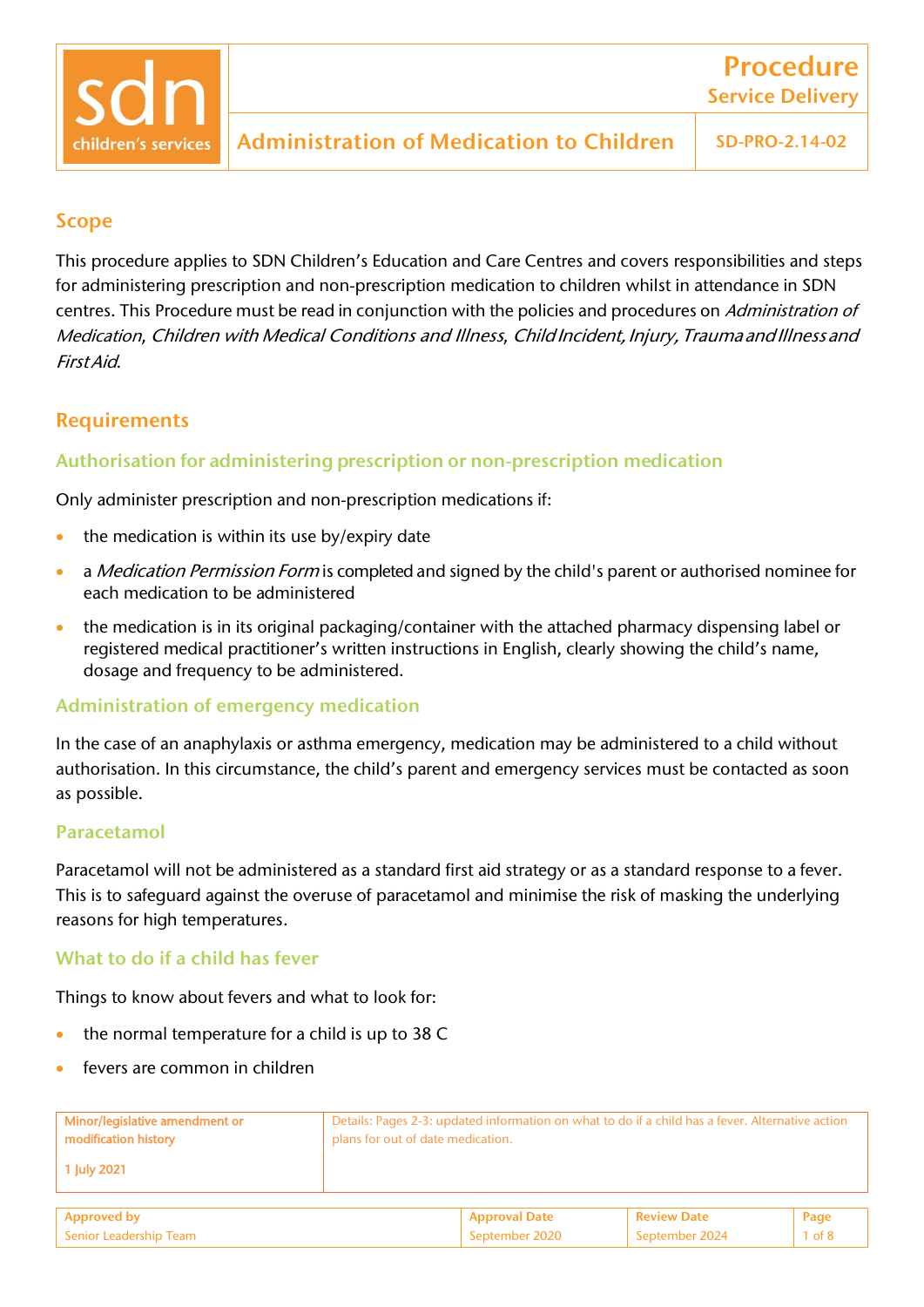- if the child is less than 3 months old and has a fever above 38 C contact the child's parent and ask them to take that child to the doctor
- if the child seems happy and well despite having a fever, treatment is not necessary, continue to monitor the child for any change in symptoms
- if the child is unhappy, treatment is needed. Give clear fluids; remove excess clothing, sponge with lukewarm water, monitor the child for any change in symptoms

If the fever is not reducing with the above steps, then the following steps need to be taken:

- parents need to be contacted
- if parents cannot be contacted, contact the authorised nominees on SDN Enrolment Record
- parents/authorised nominees are advised that the child needs to be picked up within 1 hour.
- if temperature continues to rise and the child has not been picked up, call an ambulance.

In some cases, a child may have a febrile convulsion, which are physical seizures caused by the fever. If this occurs, you should call ambulance immediately.

Any child who is sent home from care due to being unwell with a fever will be excluded from returning to the Centre for the following day (24 hrs).

## Non-prescription medication (creams and lotions)

Parents will be asked to give consent for the application of creams and lotions used regularly at the centre upon enrolment. See SDN Non-Prescription Medication Permission Form.

### Storage of medication

Store all medication in a labelled and locked medication cabinet/cupboard. For medications that require refrigeration, store these at the back of the fridge's top shelf in a labelled and locked child proof container. Keep keys of these locked medication cabinets/containers in a secure location, which is inaccessible to children.

The Nominated Supervisor (or a person/s they delegate this task to) must check expiration dates of all medication kept at the SDN Children's Education and Care Centre regularly, including first aid and emergency medication; and must dispose of expired medication and replace as necessary. For medication for a specific child, replacements must be provided by the family.

# Responsibilities

### **Nominated Supervisor**

- In the event of an outbreak of a communicable or notifiable disease within the Centre or a pandemic being declared, SDN reserves the right to exclude / request a letter of medical clearance for any child that is displaying symptoms in line with the current outbreak.
- ensure that the relevant organisational, legislative and regulatory requirements and procedures relating to administering medication are adhered with by staff members and families

| ADMINISTRATION OF MEDICATION TO CHILDREN PROCEDURE |                      | SD-PRO-2.14-02     |                        |
|----------------------------------------------------|----------------------|--------------------|------------------------|
| <b>Approved by</b>                                 | <b>Approval Date</b> | <b>Review Date</b> | Page                   |
| Senior Leadership Team                             | September 2020       | September 2024     | 2 of $\mathbf{\delta}$ |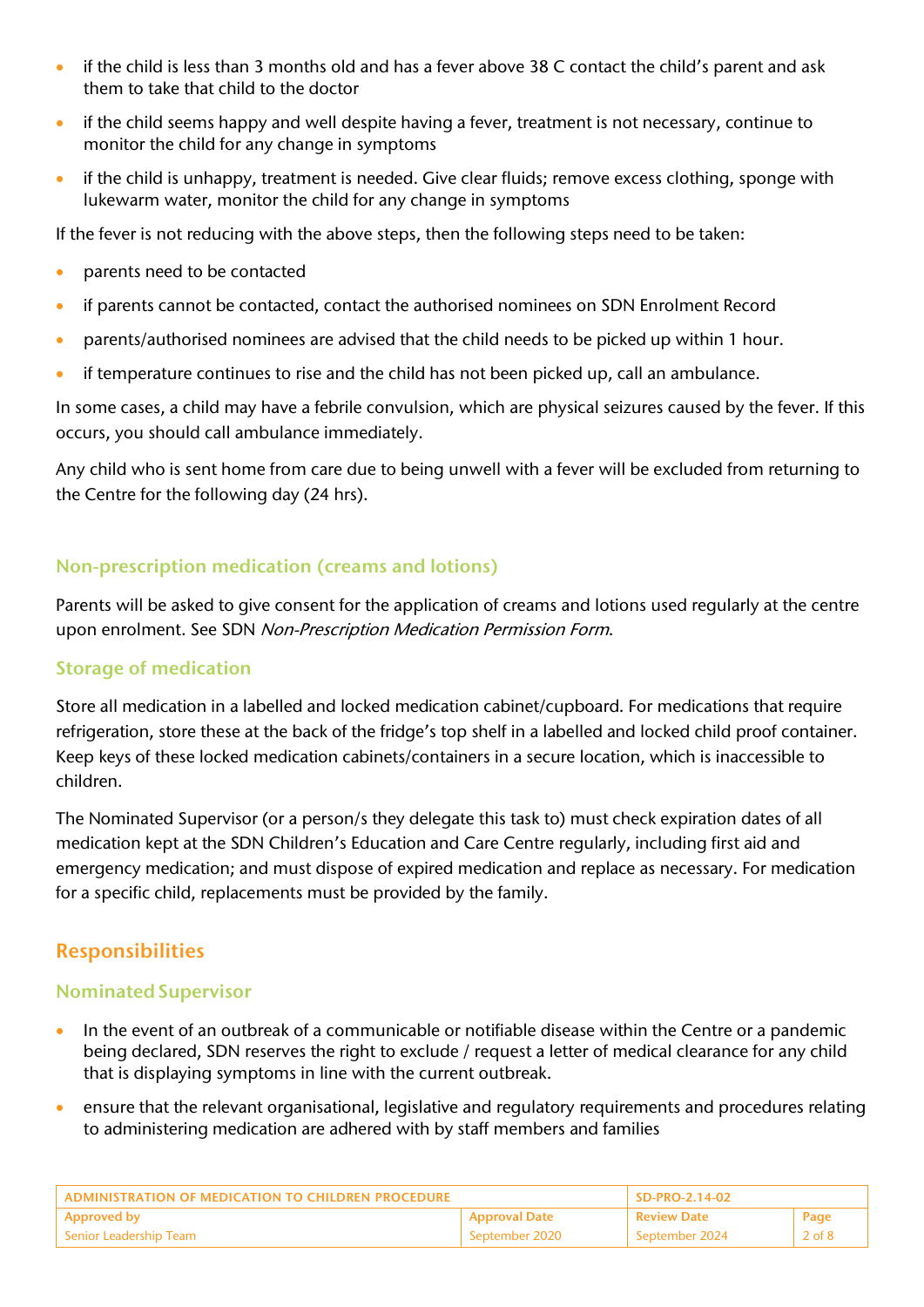- ensure that all medications are kept as per the storage requirements
- ensure that staff members receive information about SDN medical conditions and medication policies during their induction.
- inform families of their responsibilities, SDN policies and procedures that relate to medical conditions and administration of medication, and the need to ensure that safe practices are complied with for the wellbeing of children and SDN staff members.

#### Educators and the Nominated Supervisor

- implement and comply with the relevant organisational, legislative and regulatory requirements and SDN policies and procedures relating to administering medication
- ensure that the details of the Medication Permission Form completed by the family/authorised nominee are consistent with the registered medical practitioner and/or the pharmacy dispensing label
- check the expiry or use-by date of the medication. If the medication is past its use by date it must not be administered.
- SDN are unable to keep out of date medications on site. If in-date emergency medication cannot be provided (for example, a national shortage Epipens) an alternative Action Plan must be provided by the medical practitioner which provide updated processes should the child become ill without emergency medication available
- ensure that medications are kept securely as per the storage requirements
- ensure that medication is only administered to the child for whom it is prescribed
- ensure that two Educators administer all medications. One of these Educators must have approved First Aid qualifications. Both the educators will cross check that the correct medication and dose were given to the correct child at the designated time and sign the Medication Permission Form accordingly
- follow *WHS-PRO-4.03-02 Hand Hygiene Procedure* before and after administering medication.

#### Families

- notify educators, via SDNChildren's EducationandCareCentre Enrolment Recordor verbally when children are taking any medications. This includes short- and long-term medication use
- complete and submit a Medication Permission Form, with details consistent with the registered medical practitioner and the pharmacy dispensing label
- give the medication to be administered to an Educator together with a completed Medication Permission Form
- keep medications in original containers with pharmacy dispensing labels. Medications will only be administered as directed by the medical practitioner and only to the child whom the medication has been prescribed for. Expired medications will not be administered and families should provide an alternative Action Plan from the medical practitioner which provide updated processes should the child become ill without emergency medication available
- ask pharmacies to provide dispensing labels and dosage instructions for non-prescribed medications.
- NOT leave any medication in children's bags.
- Children will be excluded from care for all the of following day after detection of fever

| <b>ADMINISTRATION OF MEDICATION TO CHILDREN PROCEDURE</b> |                      | SD-PRO-2.14-02     |            |
|-----------------------------------------------------------|----------------------|--------------------|------------|
| <b>Approved by</b>                                        | <b>Approval Date</b> | <b>Review Date</b> | Page       |
| l Senior Leadership Team                                  | - September 2020     | September 2024     | $3$ of $8$ |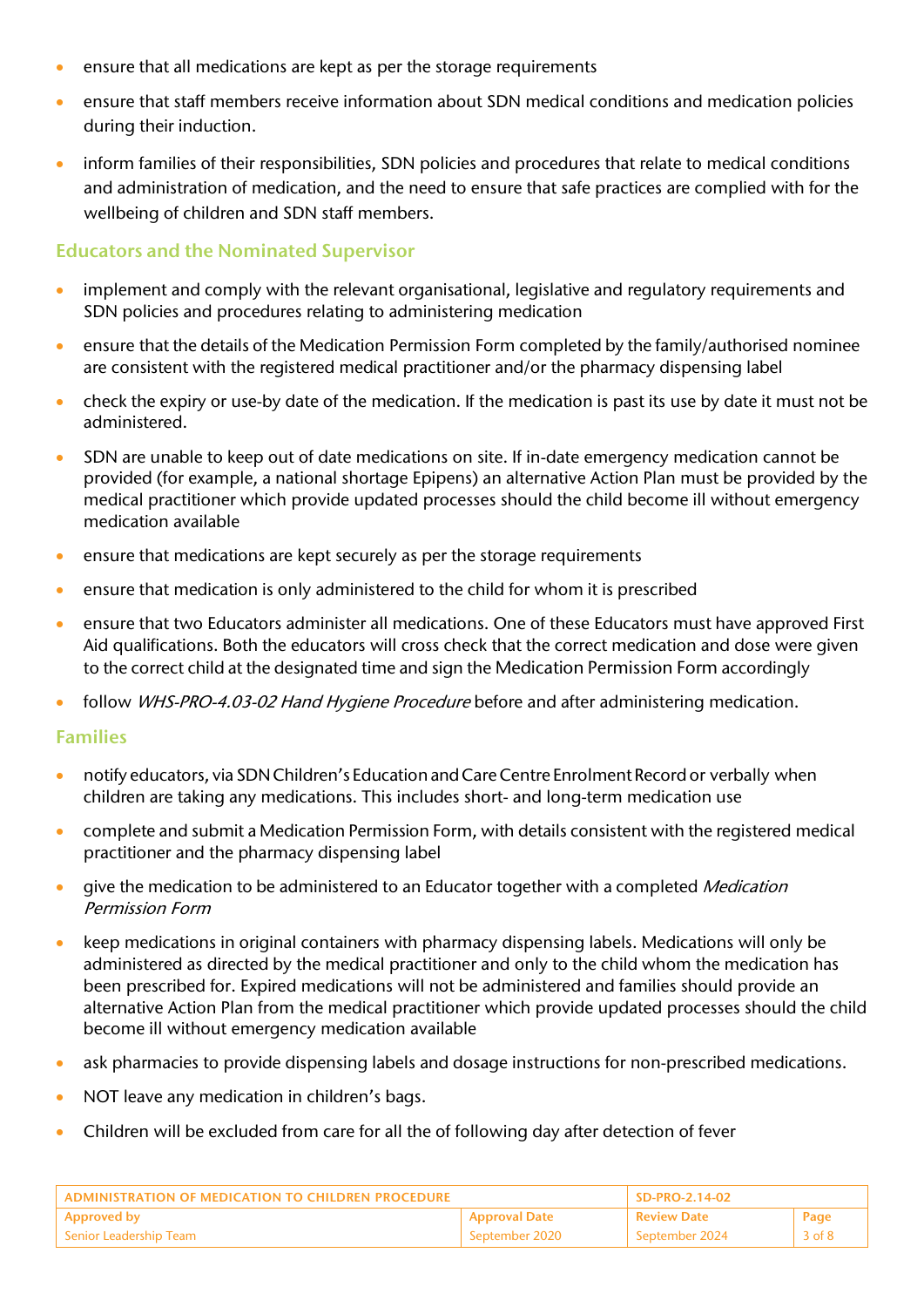- If medication to reduce a fever has been administered, the 24-hour exclusion period applies from the final dose. Exclusion periods may be increased as guided by the relevant Health Authorities
- Medical clearances must not be provided from members of the child's family

### Procedure Details

Please refer to the succeeding pages.

Administration of medication for short term or long term use

| ADMINISTRATION OF MEDICATION TO CHILDREN PROCEDURE |                      | SD-PRO-2.14-02 |        |
|----------------------------------------------------|----------------------|----------------|--------|
| <b>Approved by</b>                                 | <b>Approval Date</b> | l Review Date  | Page   |
| Senior Leadership Team                             | September 2020       | September 2024 | 4 of 8 |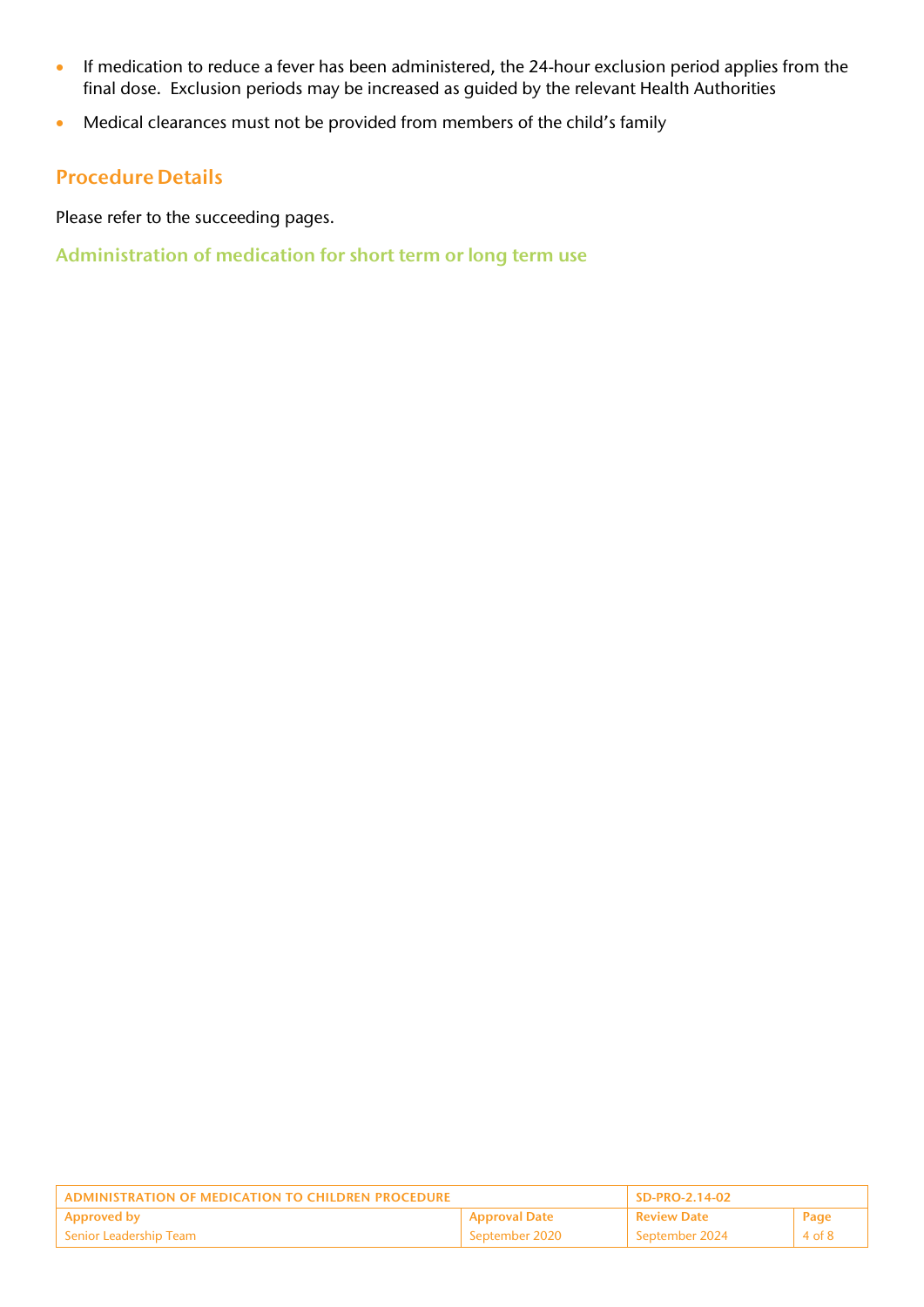

| ADMINISTRATION OF MEDICATION TO CHILDREN PROCEDURE |                      | SD-PRO-2.14-02 |        |
|----------------------------------------------------|----------------------|----------------|--------|
| Approved by                                        | <b>Approval Date</b> | l Review Date  | Page   |
| l Senior Leadership Team-                          | September 2020       | September 2024 | 5 of 8 |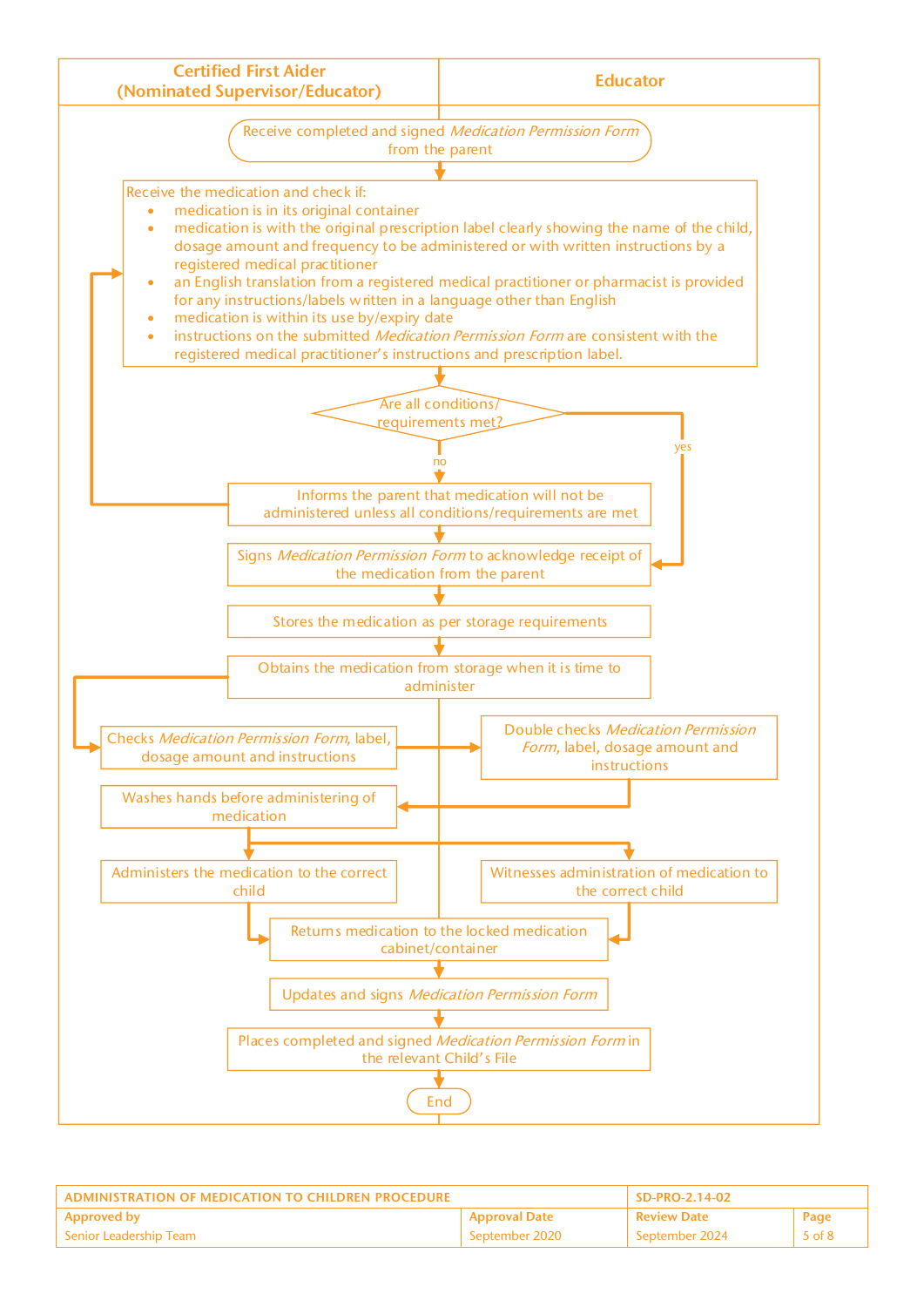### Administration of medication relating to an emergency/incident whilst the child is in attendance



| ADMINISTRATION OF MEDICATION TO CHILDREN PROCEDURE |                      | SD-PRO-2.14-02     |        |
|----------------------------------------------------|----------------------|--------------------|--------|
| <b>Approved by</b>                                 | <b>Approval Date</b> | <b>Review Date</b> | Page   |
| Senior Leadership Team                             | September 2020       | -September 2024    | 6 of 8 |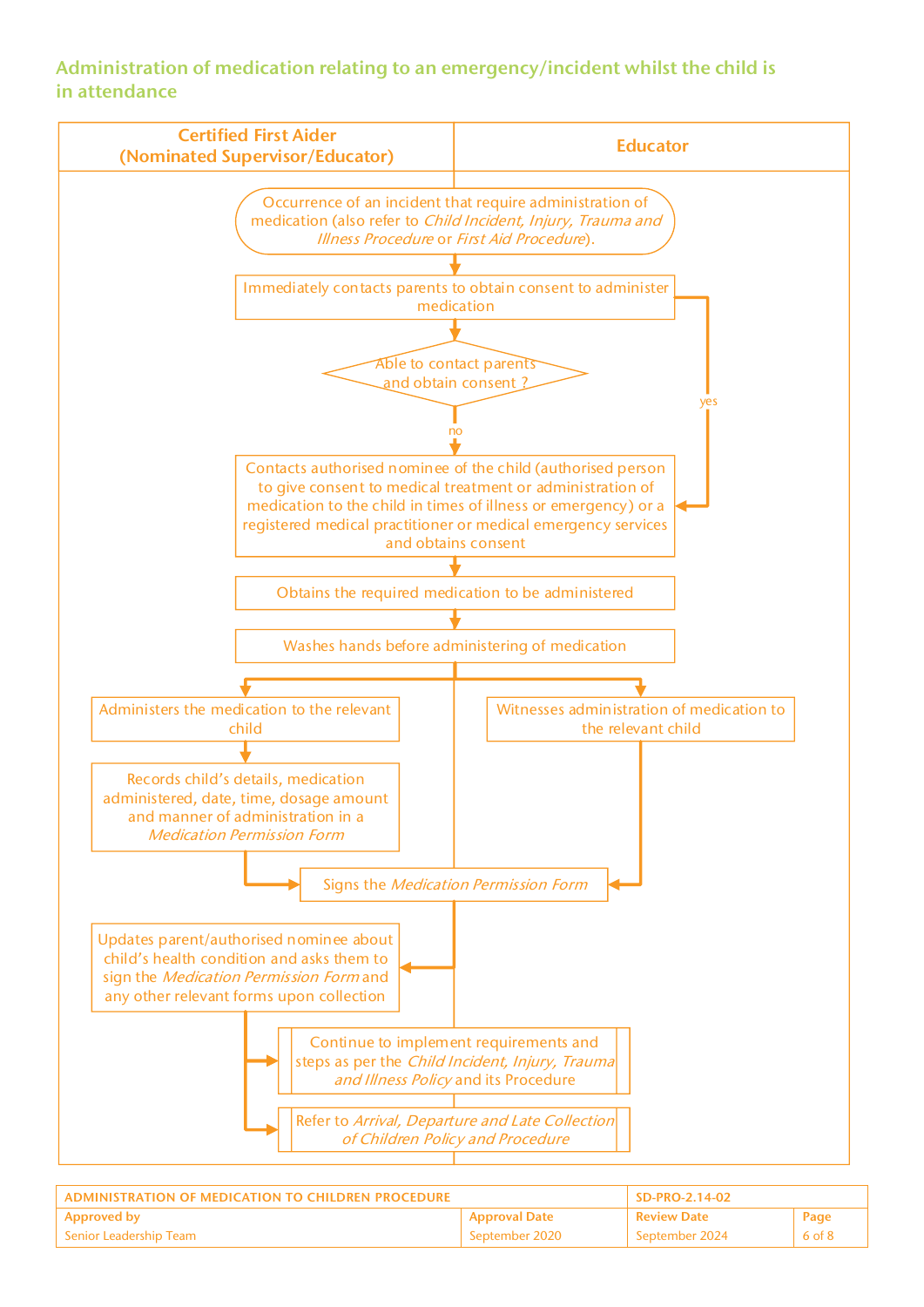## Related SDN Documents

### Policies

- SD-OP-2.07: Enrolment, Orientation and Transition into SDN Services
- SD-OP-2.09: Arrival, Departure and Late Collection of Children
- SD-OP-2.14: Children with Medical Conditions and Illness
- SD-OP-2.15: Child Incident, Injury, Trauma and Illness
- WHS-OP-4.03: Infectious Diseases
- WHS-OP-4.05: First Aid

#### Procedures

- SD-PRO-2.07-01: Enrolment, Orientation and Transition into SDN Services
- SD-PRO-2.09-01: Arrival, Departure and Late Collection of Children
- SD-PRO-2.14-01: Children with Medical Conditions
- SD-PRO-2.15-01: Child Incident, Injury, Trauma and Illness
- WHS-PRO-4.03-02-01: Hand Hygiene
- WHS-PRO-4.05-01: First Aid

#### Forms/Templates

- SD-FRM-2.07-01-01: SDN Children's Education and Care Centre Enrolment Record
- SD-FRM-2.14-02-01: Medication Permission Form
- SD-FRM-2.14-02-01: Non-Prescription Medication Permission Form
- SD-FRM-2.15-01-01:Child Incident, Injury, Trauma and Illness Form

## RelevantLegislation/Regulations

- Education and Care Services National Law 2010
- Education and Care Services National Regulations 2011, regulations 91 to 95, 168, 177, 183
- National Quality Standard, quality area 2
- Poisons and Therapeutic Goods Act 1996 (NSW)
- ACT Medicines, Poisons and Therapeutic Goods Act 2008

| ADMINISTRATION OF MEDICATION TO CHILDREN PROCEDURE |                      | SD-PRO-2.14-02     |        |
|----------------------------------------------------|----------------------|--------------------|--------|
| Approved by                                        | <b>Approval Date</b> | <b>Review Date</b> | Page   |
| l Senior Leadership Team                           | September 2020       | September 2024     | 7 of 8 |